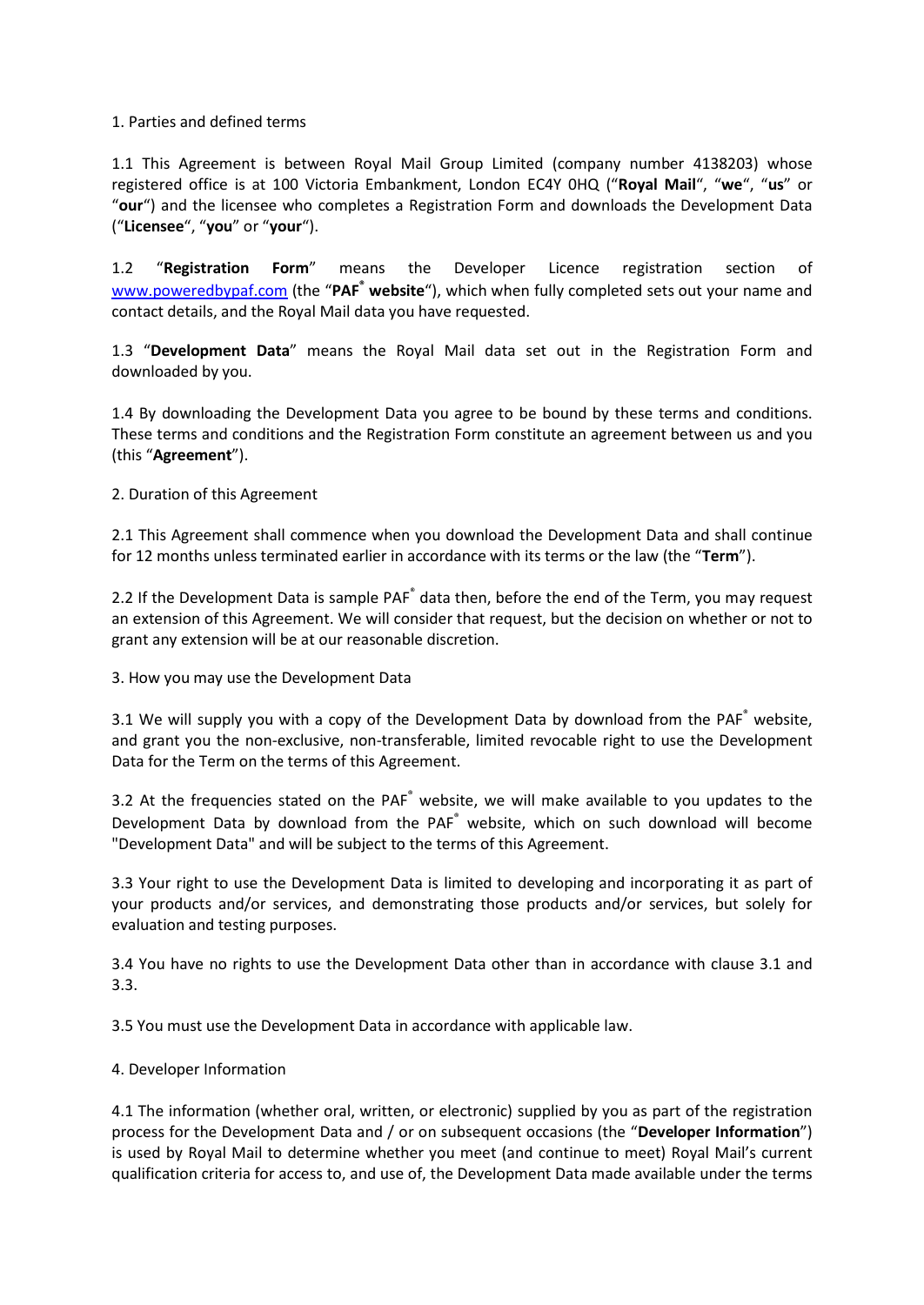of this Agreement. You agree to notify Royal Mail immediately by email to [address.management@royalmail.com](mailto:address.management@royalmail.com) if: (a) there is any change to your personal contact details, or your business name or address details; and  $/$  or (b) you require the right to use the Development Data for purposes other than for evaluation and testing purposes.

4.2 You agree that at the time the Developer Information was supplied to Royal Mail it was: (a) if it was factual, complete, true, and accurate in all material respects; (b) if it was an opinion or intention, made after careful consideration and was fair and made on reasonable grounds; and (c) not misleading in any material respect nor rendered misleading by a failure to disclose other information.

5. Termination

5.1 We may terminate this Agreement immediately if you:

5.1.1 breach any of its terms;

5.1.2 no longer meet Royal Mail's current qualification criteria for access to, and use of, the Development Data made available under the terms of this Agreement;

5.1.3 do anything in relation to the Development Data that brings or may reasonably be expected to bring Royal Mail into disrepute;

5.1.4 are subject to any insolvency, bankruptcy, administration or analogous proceedings; or

5.1.5 are a business that ceases to do business.

5.2 We may terminate this Agreement by giving you 30 days written notice.

5.3 On termination of this Agreement, the right granted to you under clause 3.1 and 3.3 will also terminate and you shall immediately cease use of the Development Data, destroy all copies of the Development Data and any confidential information of Royal Mail, and certify to Royal Mail that this has been done.

5.4 Termination of this Agreement shall not affect any rights to enforce this agreement which have already arisen.

6. Liability

6.1 We do not warrant the accuracy or completeness of the Development Data or that it will meet your requirements. The terms of this Agreement exclude all warranties and conditions and any other term implied by any law, to the maximum extent permitted by law.

6.2 There is no limit on your liability for losses Royal Mail incurs arising out of a breach of clauses 3 or 4. Our liability to you (howsoever arising) in respect of any breach of this Agreement or otherwise shall be limited to £1,000, however we will not be liable to you for any loss of profit, revenue, use of an asset, productivity, reputation, or data (whether any of those are direct or indirect losses), or any indirect or consequential losses arising out of this Agreement.

6.3 Nothing in this agreement limits either party's liability for personal injury or death caused by negligence or for fraud, or for breach of clause 8.

7. Intellectual Property Rights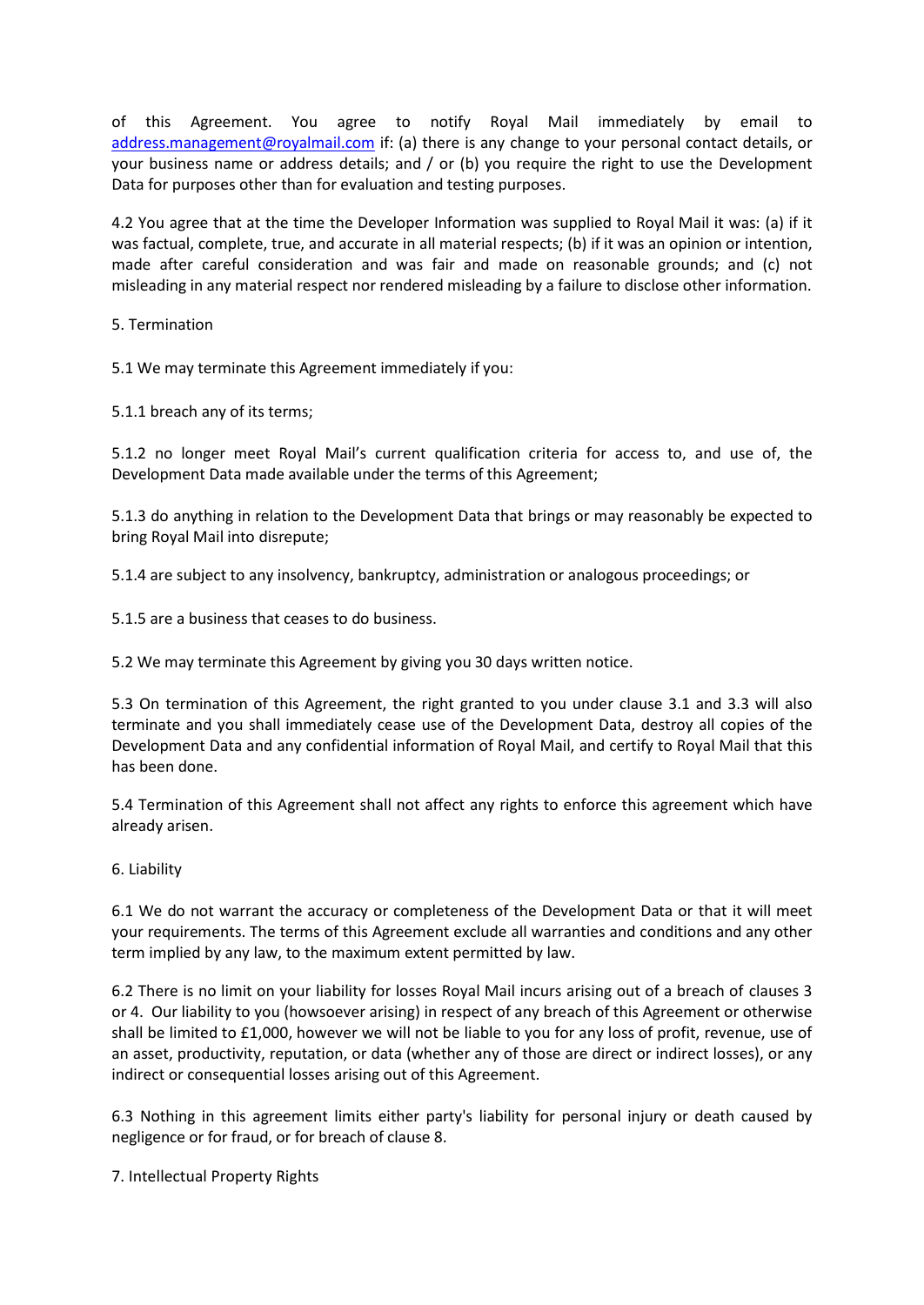You acknowledge that Royal Mail is the owner of all intellectual property rights in the Development Data and you do not acquire and are not granted any rights to use those intellectual property rights other than as this agreement expressly sets out.

## 8. Confidential Information

8.1 We and you each undertake to keep confidential any confidential information received from the other party (irrespective of the form of presentation or communication and whether or not marked as confidential, including, but not limited to, the Development Data, computer software and data, physical objects and samples) concerning that party's business, affairs, customers, clients or suppliers and not disclose it to any other person, except as permitted by clause 8.2.

8.2 We and you may each disclose the other party's confidential information:

8.2.1 to each party's respective employees, professional advisers, agents and contractors who need to know it for the purposes of carrying out the obligations under this Agreement, as long as the disclosing party ensures that those employees, professional advisers, agents and contractors comply with this clause 8; and

8.2.2 as may be required by law, court order or any governmental or regulatory authority.

8.3 Neither us nor you may use the other party's confidential information for any purpose other than to perform the obligations under this Agreement.

8.4 Each party must apply to the other's confidential information no lesser degree of care than that which a reasonable person would take in protecting its own confidential information.

8.5 The obligations contained in this clause 8 shall not apply to any confidential information which is lawfully available to the public otherwise than through breach of this Agreement; was disclosed to either you or us by a third party legally in possession of such information who was not restricted from disclosing it; or which was independently created or already in the possession of either you or us.

## 9. General

9.1 You shall maintain accurate records relating to this Agreement and shall, upon reasonable notice, grant us and our authorised agents such access to your premises, systems and records as is required to verify your compliance with this Agreement.

9.2 You may not assign, transfer or novate your rights or obligations under this Agreement without our prior written consent, which will not be unreasonably withheld.

9.3 All notices under this Agreement must be in writing and sent to the postal or email addresses set out in the Registration Form.

9.4 This Agreement shall be governed by and construed in accordance with English law. The parties hereby irrevocably submit to the exclusive jurisdiction of the English courts.

9.5 The failure by us or you to enforce or exercise at any time or for any period any term of, or right arising pursuant to, this Agreement does not constitute, and shall not be construed as, a waiver of such term or right and shall not affect the party's right later to enforce or exercise it.